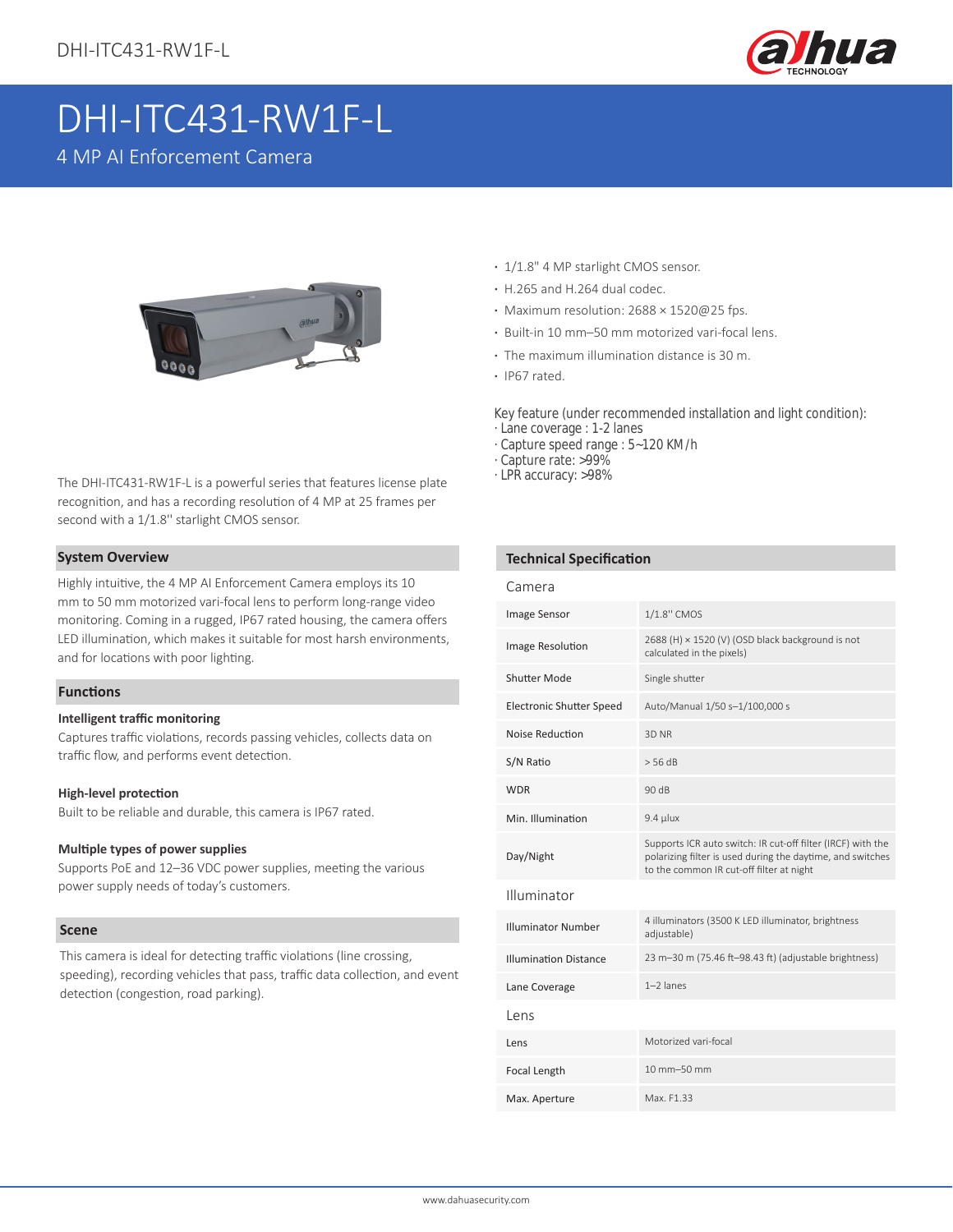# DHI-ITC431-RW1F-L

| Field of View                                   | Horizontal: 9.4°-40.8°<br>Vertical: 5.4°-22.9°<br>Diagonal: 10.7°-46.9°                                                                                                                                                                                                                                                                                                                                                                                                                                                                                                                          |  |  |
|-------------------------------------------------|--------------------------------------------------------------------------------------------------------------------------------------------------------------------------------------------------------------------------------------------------------------------------------------------------------------------------------------------------------------------------------------------------------------------------------------------------------------------------------------------------------------------------------------------------------------------------------------------------|--|--|
| Exposure Mode                                   | Auto; Manual (Select from shutter values or customize<br>shutter range)                                                                                                                                                                                                                                                                                                                                                                                                                                                                                                                          |  |  |
| Function                                        |                                                                                                                                                                                                                                                                                                                                                                                                                                                                                                                                                                                                  |  |  |
| <b>Trigger Mode</b>                             | Video detection; radar                                                                                                                                                                                                                                                                                                                                                                                                                                                                                                                                                                           |  |  |
| OSD Overlay                                     | Time, address, device SN, lane No., plate number, plate<br>color, vehicle logo, vehicle type, vehicle color, vehicle<br>size, vehicle speed, country/region, event (violation<br>name), and motorcycle attributes (type, number of<br>people, and helmet)                                                                                                                                                                                                                                                                                                                                        |  |  |
| Alarm Event                                     | Storage full, storage error, external alarm, no storage<br>space, license plate blocklist, illegal access, and security<br>fault                                                                                                                                                                                                                                                                                                                                                                                                                                                                 |  |  |
| <b>Automatic Network</b><br>Replenishment (ANR) | Platform and FTP (TF card is required)                                                                                                                                                                                                                                                                                                                                                                                                                                                                                                                                                           |  |  |
| <b>Auto Registration</b>                        | Yes                                                                                                                                                                                                                                                                                                                                                                                                                                                                                                                                                                                              |  |  |
| Intelligence                                    |                                                                                                                                                                                                                                                                                                                                                                                                                                                                                                                                                                                                  |  |  |
| <b>Target Detection</b>                         | Motor vehicle; motorcycle                                                                                                                                                                                                                                                                                                                                                                                                                                                                                                                                                                        |  |  |
| <b>ANPR</b>                                     | Adopts Dahua developed algorithms to recognize license<br>plate numbers and letters                                                                                                                                                                                                                                                                                                                                                                                                                                                                                                              |  |  |
| Vehicle Type Recognition                        | Vehicle head: Large bus, heavy truck, medium truck,<br>sedan, van, light truck, medium bus, SUV, MPV, and<br>pickup<br>Vehicle tail: SUV, large bus, sedan, light truck, pickup,<br>medium truck, van, and heavy truck                                                                                                                                                                                                                                                                                                                                                                           |  |  |
| Vehicle Color Recognition                       | White, pink, black, red, yellow, gray, blue, green, dark<br>orange, purple, brown, and silver gray (color recognition<br>is not supported during nighttime)                                                                                                                                                                                                                                                                                                                                                                                                                                      |  |  |
| Vehicle Brand/Logo<br>Recognition               | Acura; Alfaromeo; Ashokleyland; Astonmartin; Audi;<br>Baic; Bently; Benz; BMW; Buick; BYD; Cadillac; Chery;<br>Chevrolet; Chrysler; Citroen; Dacia; Daihatsu; Datsun;<br>Dodge; DS; Ferrari; Fiat; Force; Ford; Foton; Geely;<br>GMC; Greatwall; Hino; Honda; Hyundai; Infiniti; Isuzu;<br>Iveco; Jac; Jaguar; Jeep; Kia; Kinglong; Land; Lexus; Lifan;<br>Lincoln; Mahindra; MAN; Maserati; Mazda; Mercury;<br>MG; Mini; Mitsubishi; Nissan; Opel; Peugeot; Porsche;<br>Renault; Rollsroyce; Saab; Scania; Seat; Skoda; Smart;<br>Subaru; Suzuki; Tata; Tesla; Toyota; UD; Volkswagen;<br>Volvo |  |  |
| <b>Motor Vehicle Violation</b><br>Capture       | Speeding; driving slow; wrong-way driving; illegal lane<br>change                                                                                                                                                                                                                                                                                                                                                                                                                                                                                                                                |  |  |
| Motorcycle Violation<br>Capture                 | Overload; not wearing helmet                                                                                                                                                                                                                                                                                                                                                                                                                                                                                                                                                                     |  |  |
| <b>Traffic Flow Detection</b>                   | Statistics on vehicle flow, average speed, vehicle type,<br>lane occupancy, average time headway, average queue<br>length, and road status                                                                                                                                                                                                                                                                                                                                                                                                                                                       |  |  |
| <b>Traffic Event</b>                            | Motor vehicle illegal stopping on the roadway; traffic<br>congestion                                                                                                                                                                                                                                                                                                                                                                                                                                                                                                                             |  |  |
| Video                                           |                                                                                                                                                                                                                                                                                                                                                                                                                                                                                                                                                                                                  |  |  |
| Video Compression                               | H.265; H.264M; H.264H; MJPEG                                                                                                                                                                                                                                                                                                                                                                                                                                                                                                                                                                     |  |  |
| Video Resolution                                | 4M (2688 × 1520); 1080p (1920 × 1080); UXGA (1600<br>x 1200); 720p (1280 x 720); D1 (704 x 576); CIF (352 x<br>288)                                                                                                                                                                                                                                                                                                                                                                                                                                                                              |  |  |
| Video Frame Rate                                | Max. 25 fps; main stream (2688 × 1520@25 fps), sub<br>stream (1600 × 1200@25 fps)                                                                                                                                                                                                                                                                                                                                                                                                                                                                                                                |  |  |
| Video Bit Rate                                  | H.264: 32 kbps-32767 kbps<br>H.265: 32 kbps-32767 kbps<br>MJPEG: 512 kbps-32767 kbps                                                                                                                                                                                                                                                                                                                                                                                                                                                                                                             |  |  |
| <b>Bit Rate Control</b>                         | CBR; VBR                                                                                                                                                                                                                                                                                                                                                                                                                                                                                                                                                                                         |  |  |

| <b>White Balance</b>                 | Auto; Manual; Outdoor; Natural; Street Lamp; Partial<br>white balance                                                                 |  |
|--------------------------------------|---------------------------------------------------------------------------------------------------------------------------------------|--|
| <b>Edge Enhancement</b>              | Yes                                                                                                                                   |  |
| HLC                                  | Yes                                                                                                                                   |  |
| BLC                                  | Yes                                                                                                                                   |  |
| <b>Bad Pixel Correction</b>          | Yes                                                                                                                                   |  |
| Gain Range                           | $0 - 100$                                                                                                                             |  |
| Image                                |                                                                                                                                       |  |
| Composite Image                      | Supports combining up to 3 source images, and 1 close-<br>up image into a composite image                                             |  |
| <b>Image Resolution</b>              | 2688 (H) × 1520 (V) (OSD black background is not<br>calculated in the pixels)                                                         |  |
| Image Encoding Format                | <b>JPEG</b>                                                                                                                           |  |
| <b>Image Tampering</b><br>Prevention | Verifies watermarks in videos and images                                                                                              |  |
| Network                              |                                                                                                                                       |  |
| Network Port                         | 1 × RJ-45 Ethernet port, 10/100/1000 M network<br>transmission                                                                        |  |
| <b>SDK and API</b>                   | Yes                                                                                                                                   |  |
| Security                             | Authorized username and password, MAC address<br>binding, HTTPS encryption, and network access control                                |  |
| <b>Browser</b>                       | IE: IE 9-11<br>Chrome: Chrome 41 and earlier<br>Firefox: Firefox 49 and earlier<br>For Win 10 users, run the browser as administrator |  |
| Positioning                          | GPS                                                                                                                                   |  |
| Time Synchronization                 | NTP; GPS                                                                                                                              |  |
| Port                                 |                                                                                                                                       |  |
| Storage                              | 1, supports maximum 256 GB TF card local storage                                                                                      |  |
| RS-485                               | 2, connects to devices such as radars                                                                                                 |  |
| RS-232                               | 2, con is used for serial debugging and RTG is for<br>connecting to radars                                                            |  |
| Audio Input                          | 1 channel                                                                                                                             |  |
| Audio output                         | 1 channel                                                                                                                             |  |
| Alarm Input                          | 3 channels                                                                                                                            |  |
| Alarm Output                         | 2 channels. 1 for relay, and 1 for optocoupler                                                                                        |  |
| General                              |                                                                                                                                       |  |
| Power Supply                         | 12-36 VDC, PoE                                                                                                                        |  |
| Power Consumption                    | $\leq$ 13 W                                                                                                                           |  |
| <b>Operating Temperature</b>         | -40 °C to +65 °C (-40 °F to +149 °F)                                                                                                  |  |
| Storage Temperature                  | -40 °C to +65 °C (-40 °F to +149 °F)                                                                                                  |  |
| <b>Operating Humidity</b>            | 10%-90%                                                                                                                               |  |
| <b>Storage Humidity</b>              | 10%-90%                                                                                                                               |  |
| Protection                           | <b>IP67</b>                                                                                                                           |  |